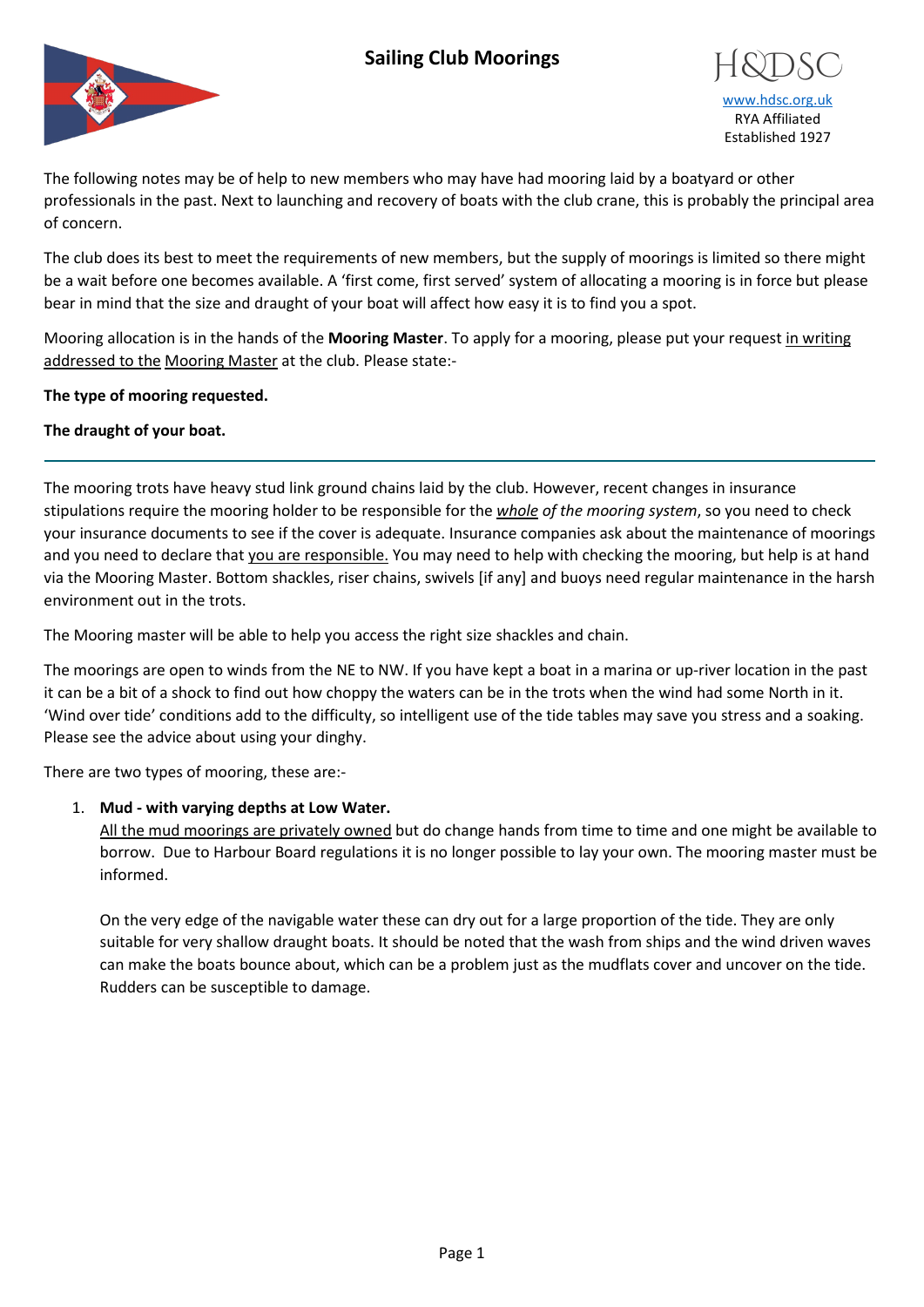# **Sailing Club Moorings**





## 2. **Deep Water - afloat at all states of the tide.**

Further out into the river there are deep water moorings for boats with a substantial draught of well over 1m. These are the most sought after moorings and any waiting list is liable to be lengthy.Often, the distance to the mooring from the quay is considerable and in poor weather the conditions in the river should not be underestimated.

Please also note that the *ebb tide runs very hard* through the deep water trots. Picking up and letting go a mooring requires skill, judgement, and forethought. Unless you are very experienced and confident, it is advisable to have a warmed-up engine running on standby in case it is needed after letting go. Watch out for trailing strops, pick-up buoy lines and half-submerged buoys.

The innermost trot has less water at LWS and boats may touch the bottom at times.

### **Dinghies.**

You need to time your departure and arrival at the quay in a dinghy to suit the tide bearing in mind the difference at springs and neaps. In most cases an inflatable dinghy can get away about two hours after Low Water. It may be necessary to row the first section out past the breakwater barge. Do not leave it too late to return to the quay. Two hours before Low Water may be cutting it fine, and the last part up to the quay may require oars.

A reliable engine with adequate fuel, a set of efficient oars, and lifejackets for all people in the dinghy are essential. A small kedge or grapnel anchor is desirable, as is a basic tool kit for the engine to change a plug or clear a fuel blockage.

It is the responsibility of the mooring holder to provide a suitable **buoy** sufficient to support the riser chain. It must be **clearly marked with the Harbour Board number and the name of the boat**. A minimum letter and number size would be 50mm high. Talk to the Mooring Mater about the availability of a used buoy as these are sometimes available.

The buoy will need a **strop** for the tethering of the boat and a smaller **pick-up buoy** to make the job of picking up easier. Please keep the pick-up buoy line quite short as long lines can be a hazard to navigation.

Chafe on the strop at the stem head can be a problem so think about how this can be reduced by the use of polythene pipe or servings. If you are unsure what type [sometimes two strops] to provide, the Mooring Master and club members have a wealth of experience to share.

It is sometimes possible to 'borrow' a mooring from another member for part or all of a season. In such a case it is reasonable for the borrower to pay for some of the costs to the official holder. **The Mooring Master must be informed and give his sanction to any such arrangements** as the groundwork may not be suitable for the proposed boat. He will know if any member plans not go afloat for part or all of the season. This facility is of great benefit to new members who might be waiting for the allocation of their own mooring.

Please note that the Mooring Master needs to know if you **do not intend to use your mooring** for part or all the sailing season. Members who are on the waiting list would appreciate being able to borrow a mooring. It is the mission of the club to facilitate as many boats being actively used afloat as possible and if you are in possession of a mooring and do not use it, the effect is to deprive another member of the chance to use their boat.

The Mooring Master has the power to reallocate a vacant mooring and about which he has no information or the mooring holder has not responded to his enquiries. To ensure that all members are treated fairly and to facilitate the wider use of member's boats, the need to communicate with the Mooring Master is vital as your plans for the season develop.